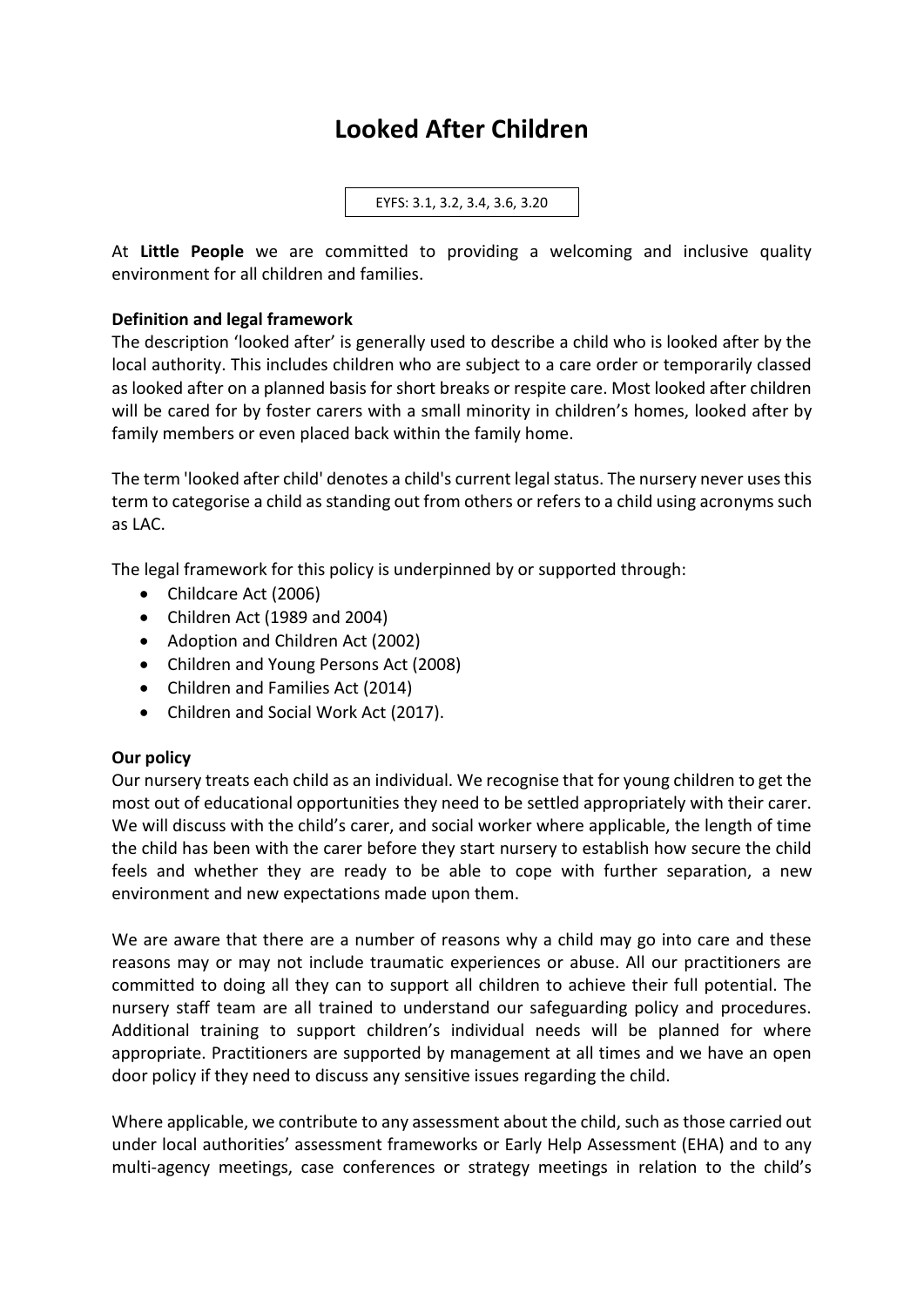learning and development. The designated person for looked after children and/or the child's key person will attend meetings as appropriate.

# **The designated person** for 'looked after children' is (**Please refer to front page for designated person – Nursery Manager/ Safeguarding Lead)**

Each child is allocated a key person. The key person will support the child initially with transition and settling in and then continue to support and build up a relationship with the child, carers and any other agencies involved. Regular contact will be maintained with the carers throughout the child's time at the nursery and with the social worker or other professionals (where applicable).

The key person will carry out regular ongoing practice such as observations to build up a picture of the child's interests, and plan activities accordingly to support the child's stage of learning and development and interests. This information will be shared with carers and other professionals as appropriate as well as any concerns surrounding their developmental stages.

Where necessary we will develop a care plan with carers and professionals. This will include:

- The child's emotional needs and how they are to be met
- How any emotional issues and problems that affect behaviour are to be managed
- The child's sense of self, culture, language/s and identity how this is to be supported
- The child's need for sociability and friendship
- The child's interests and abilities and possible learning journey pathway
- How any special needs will be supported.

In addition, the care plan may also consider:

- How information will be shared with the foster carer and local authority (as the 'corporate parent') as well as what information is shared with any other organisation or professionals and how it will be recorded and stored
- What contact the child has with his/her birth parent(s) and what arrangements will be in place for supervised contact. If this is to be in the setting, when, where and what form the contact will take will be discussed and agreed
- Who may collect the child from nursery and who may receive information about the child
- What written reporting is required
- Wherever possible, and where the plan is for the child to return to their home, the birth parent(s) should be involved in planning
- With the social worker's agreement, and as part of the plan, whether the birth parent(s) should be involved in the setting's activities that include parents, such as outings, fun days etc. alongside the foster carer.

Where applicable, we will complete a Personal Education Plan (PEP) for any children aged three to five in partnership with the social worker and/or care manager and carers. We will also attend all appropriate meetings and contribute to reviews.

The key person and designated 'looked after' person will work together to ensure any onward transition to school or another nursery is handled sensitively to ensure that this is as smooth as possible and all necessary information is shared. The child's individual file, including